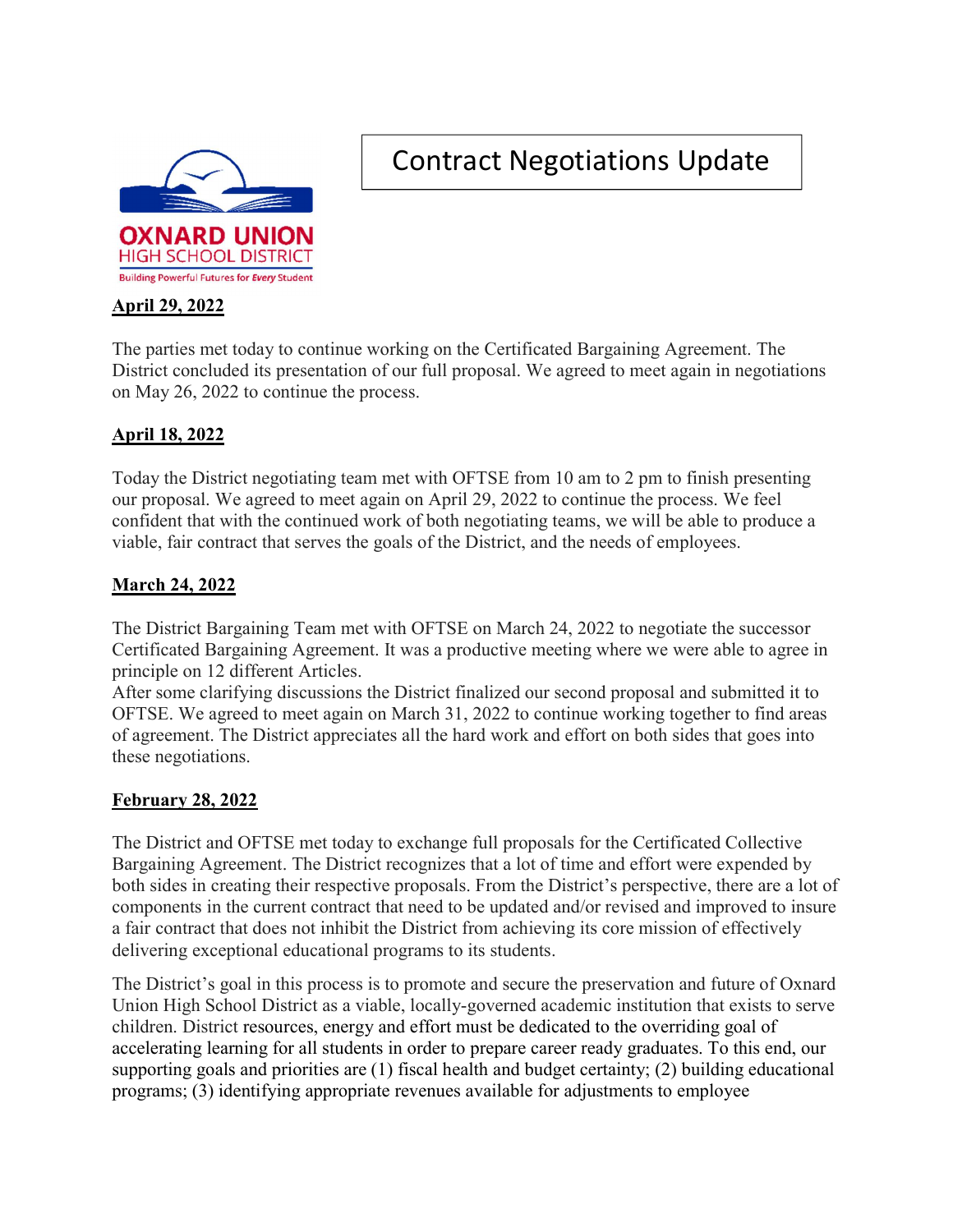compensation. These goals form the foundation for all changes to the Collective Bargaining Agreement being proposed by the District to OFTSE.

The District believes it is important to clarify that contrary to information shared by OFTSE today, the District did NOT propose pay cuts for District employees.

In furtherance of the negotiations and to avoid future misunderstandings, the District will be conducting a budget workshop with OFTSE representatives in the near future to assist the parties in better understanding the District's financial outlook going forward, and how that relates to the unit share framework and calculations contained in the Collective Bargaining Agreement.

Thereafter, the parties will meet to respond to the respective proposals on March 24, 2022.

#### February 3, 2022

The District bargaining team met on February 3, 2022 with Federation representatives for a positive and productive negotiations session. Both parties will continue to work on revising and updating language in the Certificated Bargaining Agreement. The District looks forward to continuing the process with our labor partners.

## January 26, 2022

At the request of OFTSE our scheduled negotiations meeting of January 27, 2022 will be postponed until the next scheduled meeting calendared for February 3, 2022.

#### November 18, 2021

The District bargaining team met with OFTSE on Thursday morning, November 18, 2021 for four hours. The District received their written response to the proposal submitted on October  $7<sup>th</sup>$ . We reviewed and discussed the written response, and also provided revised language for their consideration. We were able to tentatively agree on four items.

We calendared the following future meeting days and times:

Dec 9, 2021 Certificated 9-3pm Dec 16, 2021 Certificated 10:30-1pm January 6, 2022 Certificated 9-3pm January 13, 2022 Certificated 9-3pm February 3, 2022 Certificated 9-3pm

## October 28, 2021

The District bargaining team met with the OFTSE bargaining team on October 28, 2021. No response was received regarding the District's initial proposal. No new proposals were presented by either party.

OFTSE proposed two new dates for bargaining:

 November 18, 2021 from 9am to noon December 9, 2021 from 9am to 3pm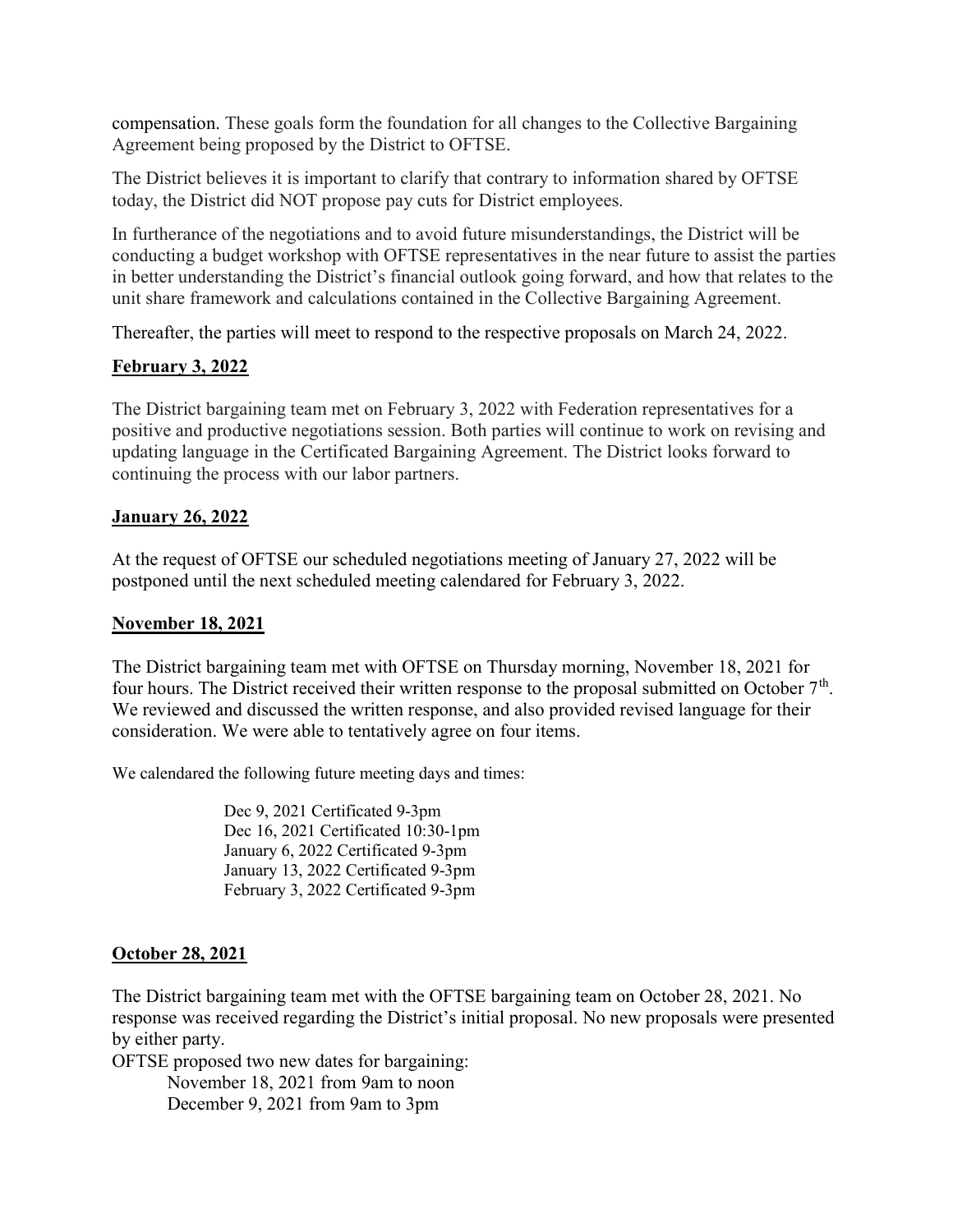The District agreed to both of the proposed dates and times.

## October 7, 2021

The District bargaining team met with the OFTSE team Thursday morning October 7, 2021 to continue negotiating on the bargaining agreements. The District submitted a written proposal on various Articles.

We came to an agreement on Ground Rules, worked together on contract language in several Articles, and developed a tentative agenda for our next meeting.

We also were able to schedule our next negotiations for

October 28, 2021 from 9am to 12pm.

## September 16, 2021

The District negotiations team met with OFTSE Thursday morning September 16, 2021 to begin formal negotiations on the 3 expired contracts. In order to provide a framework from which to work together, the District submitted a written proposal to establish ground rules. The District will post updates on negotiations on our website after each negotiation. In our initial meeting we were able to calendar the next meeting on the following date:

October 7, 2021 from 9am to 12pm

June 23, 2021 - OFTSE sunshined proposals without comment.

June 15, 2021 - District requested to work to jointly develop a timeline for negotiations.

**June 7, 2021** - Third Demand to Bargain Letter delivered from District to OFTSE

The District did not receive sunshine proposals for the May 12, 2021 or May 26, 2021 regularly scheduled Board of Trustees meetings, nor for the June 9, 2021 regularly scheduled meeting. The next 2021 regularly scheduled Board of Trustees meeting was on June 23, 2021.

## May 12, 2021

District Sunshined Proposal for the Certificated Contract Approved 5-0

District Sunshined Proposal for the Classified Contract Approved 5-0

District Sunshined Proposal for the Paraeducator Contract Approved 5-0

No response was received to the April 14, 2021 Demand to Bargain Letter

April 14, 2021 - Second Demand to Bargain Letter delivered from District to OFTSE

The District made a formal request to have OFTSE submit a "sunshine" proposal for each of its three bargaining units to be presented to the public no later than May 2021 at a publicly-noticed meeting of the Board of Education.

March 30, 2021 - First Demand to Bargain Letter delivered from District to OFTSE